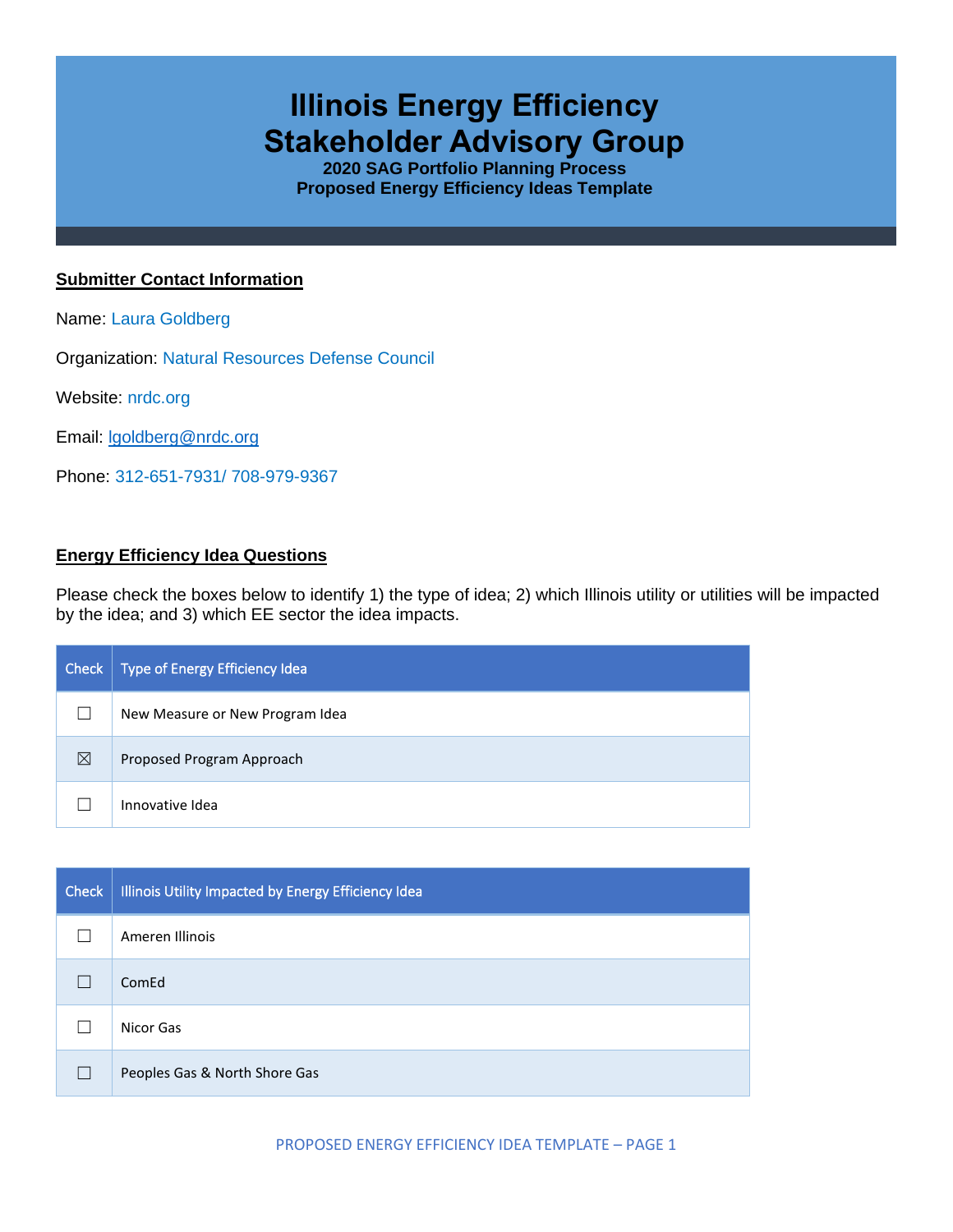| <b>Check</b> | Energy Efficiency Sector Targeted by Energy Efficiency Idea                  |
|--------------|------------------------------------------------------------------------------|
|              | Residential Customers – Single Family (non-income qualified/income eligible) |
|              | Residential Customers – Multifamily (non-income qualified/income eligible)   |
| ⊠            | Residential Customers – Single Family Income Qualified/Income Eligible       |
| ⊠            | Residential Customers – Multifamily Income Qualified/Income Eligible         |
|              | Small Business Customers (commercial & industrial sector)                    |
|              | Medium/Large Business Customers (commercial & industrial sector)             |
| ⊠            | Other (research & development, emerging technologies, market transformation) |

#### **Additional Questions**

1. **Description of Idea:** Describe the proposed idea, including the purpose of the suggested idea and rationale. Describe whether this is an idea that could be implemented in an existing EE program, or whether the idea involves establishing a new measure or program. Please indicate whether additional research may be required before implementation.

#### **Income Qualified Health plus Energy Efficiency**

- **1. Incorporation of health and safety repairs into existing Income Qualified Single Family and Multifamily Programs**
- **2. Creation of Income Qualified Health + Energy Efficiency Pilots/Programs (through emerging technologies or pilot budgets)**

#### **1. Incorporation of Health and Safety Repairs into Existing IQ SF and MF Programs**

#### Background:

Implementation of energy efficiency measures are often postponed or even stopped completely because of health and safety issues in a home or building. This is especially true in the case income qualified properties, that are older and more inefficient. These health and safety deferrals and "walkaway" issues are a barrier to implementing energy efficiency in income qualified properties that need energy efficiency most. Typical health and safety issues include asbestos, mold, moisture, electrical wiring issues, leaky roofs, increased pest infestations, lead, know and tube electrical wiring, and other structural issues. Without addressing these health and safety issues in homes, deep energy efficiency measures are left incomplete, and income-qualified customers, are left without the options to fix their substandard housing. Currently ComEd allows for a small portion of their IQ Multifamily budget to be used for minor health and safety repairs up to a certain dollar amount or percentage of total project costs.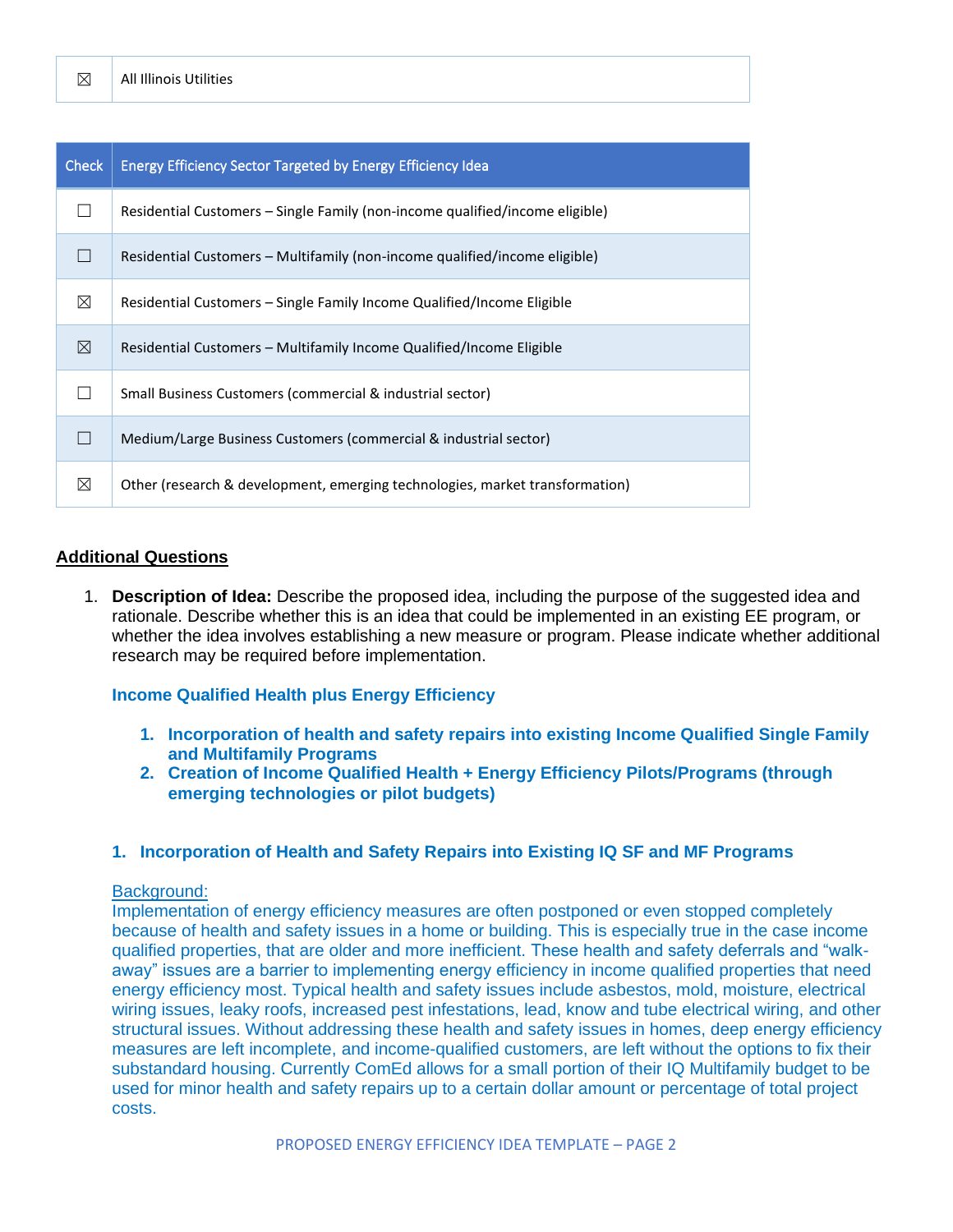# Proposal:

All Illinois utilities should allow for minor health and safety repairs and measures to be covered in their income qualified programs. Exact measures and design to be discussed with interested stakeholders. This work should also include robust reporting on health and safety issues in a home, including (but not limited to) the most common issues found, the issues that are repaired (the cost of those repairs), the issues that are left without repair, and the non-energy impacts of this work.

# **2. Creation of Income Qualified Health + Energy Efficiency Pilots/Programs (through emerging technologies or pilot budgets)**

## Background:

ComEd is currently implementing a health plus energy efficiency work through their emerging technologies income qualified call for ideas. There is one idea underway which explores targeting emergency room asthma patients at a local hospital with energy efficiency.

# Proposal:

ComEd should extend their existing health plus energy efficiency program, including a robust analysis of results thus far, and a discussion of any program tweaks/alternative program design to increase effectiveness and ensure the inclusion of IQ MF households.

All the utilities should explore income qualified (single family and multifamily) health plus energy efficiency pilots and programs through pilot or emerging technology budgets. This can include collaborating with a hospital, another healthcare entity, and/or state/local health agencies on collaborative healthy home and energy efficiency work. Utilities should explore forming relationships and co-funding this health and energy efficiency work with healthcare entities. Home healthcare workers are going into homes to implement healthy home measures, while utilities are separately going into homes to implement energy efficiency work. The goal is to combine these two services into one codelivered/co-funded approach (or at least a more coordinated approach) so IQ households and buildings can be receiving a full suite of healthy home and energy efficiency work together. Healthcare entities are increasing looking to preventive health measures. They also have an incentive to do so in order to reduce the cost of emergency room visits, and through community benefit dollars or other state/federal funds can sometimes assist in paying for these preventive measures. This health plus energy efficiency work should also include training and certifying contractors on healthy home repairs (i.e. Building Performance Institute's Healthy Home Evaluator certification), and overall education on the benefits of combining this work.

This health plus energy efficiency work can help compliment and add to the non-energy impacts research that is already underway in Illinois. The inclusion of health and safety repairs and exploration of health plus energy efficiency work, with robust data reporting, will help increase data on and the nonenergy benefits of income-qualified work. More details of the health plus energy efficiency work to be discussed with interested stakeholders.

- 2. **Implementation:** How will this idea be delivered to the target market? Describe marketing strategies used to reach the target market and minimize market confusion.
	- The health and safety repair work can be combined with current implementation of incomequalified programs.
	- The health plus energy efficiency work should be designed and implemented through pilot or emerging technology budgets.